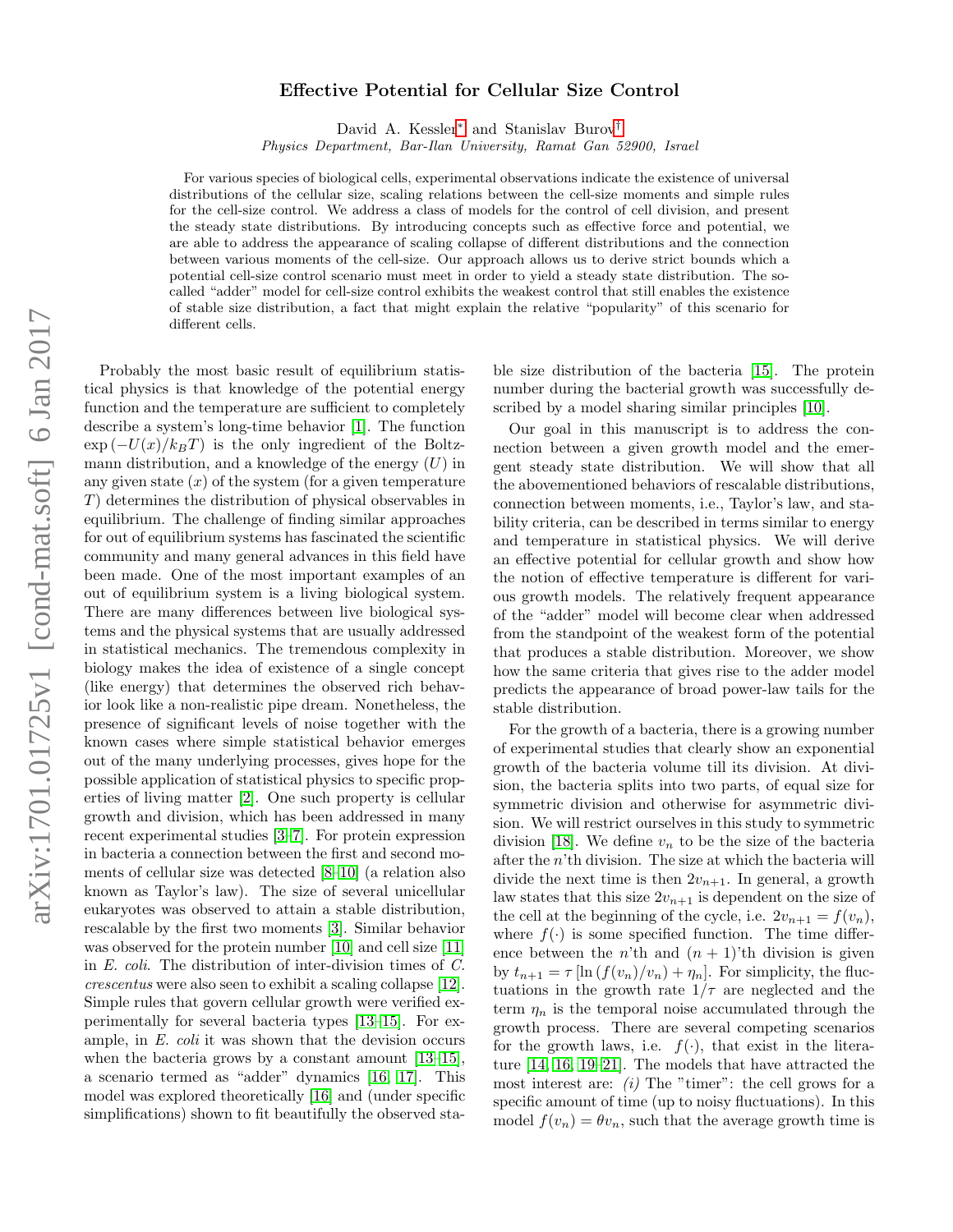$\tau \ln(\theta)$ . *(ii)* The "sizer": the cell grows till a specific size C. Here  $f(v_n) = C$ . *(iii)* The "adder": a specific amount of volume/mass is added through the growth process.  $f(v_n) = v_n + \Delta$ . The specific growth law for a specific species of bacteria must be inferred from experiment, although it is not always an obvious task [\[17,](#page-4-13) [22\]](#page-4-18).

Our basic model for the variation of cell size with generation number  $n$  is then the stochastic map (SM)

<span id="page-1-0"></span>
$$
v_{n+1} = \frac{1}{2}v_n \exp\left[\ln\left(\frac{f(v_n)}{v_n}\right) + \eta_n\right].
$$
 (1)

It is more convenient to define  $a_n \equiv \ln(v_n)$  and then Eq. [\(1\)](#page-1-0) takes the simple form

<span id="page-1-1"></span>
$$
a_{n+1} = a_n + g(a_n) + \eta_n,\t\t(2)
$$

where  $g(a_n) = \ln [f(\exp(a_n))/2] - a_n$ . Due to the explicit relation between  $a_n$  and the cell size  $v_n$ , it sufficient to determine the statistical behavior of  $a_n$ . In order to obtain a criteria for determining whether a model exhibits control of bacterial size, it is sufficient to show that  $a_n$ attains a stable distribution as the generation number  $n$ grows. It is then a question of the stability criteria for the map Eq. [2,](#page-1-1) where the function  $g(\cdot)$  can be quite nonlinear. The criteria for stability immediately rules out any growth laws that produce a  $g(\cdot)$  that diverges too fast as  $a_n \to \pm \infty$ . Indeed, if  $g(a_n) \sim a_n^2$ , (when  $|a_n|$  is sufficiently large)  $a_n$  grows in an unbounded fashion with  $n$  and no stable distribution will be obtained. Eq. [\(2\)](#page-1-1) can be viewed as a discretized form of a continuous (in n) Langevin equation [\[23\]](#page-4-19),  $da_n/dn = g(a_n) + \eta_n$ . While such an approximation is not sufficient, it provides a general idea of the mathematical route we intend to follow. Indeed, a Langevin equation with  $\delta$  correlated noise describes a particle in a bath with specific temperature under the affect of an external force [\[23,](#page-4-19) [24\]](#page-4-20). The advantage of such a description of the cellular division and growth process lies in the efficient mathematical tools that were derived in order to describe the equilibrium behavior of a system. The bacterial case is a nonequilibrium one, but the size control procedure eventually creates a population with a stable size distribution. This stable distribution will be achieved by means similar to how the equilibrium distribution is obtained for a thermal (nonliving) system.  $v_{n+1} = \frac{1}{2}v_n \exp(\ln l)(f(v_n)/e_n) + \eta_n)$ . (1)<br>
It is more convenient to define  $a_n \equiv \ln(v_n)$  and then<br>  $\alpha_{k+1} = a_k + g(\sigma_n) + \eta_n$ . (2)<br>
where  $g(a_n) = \ln |f(\exp(a_n))/2| - a_n$ . Due to the explicit<br>
desired in  $\phi_n$  (i.e., it subfinite the stat

In recent study [\[25\]](#page-4-21) we derived a general approach for deriving a continuous approximation for SM's of the form Eq. [\(2\)](#page-1-1). The so-called second order approximation for Eq. [\(2\)](#page-1-1) is a Langevin Equation with multiplicative noise

<span id="page-1-2"></span>
$$
da_n = \frac{g(a_n) - \frac{1}{4} \frac{\partial^2 g(a_n)}{\partial a_n^2} \left[ \frac{\sqrt{\langle \eta^2 \rangle}}{1 + \frac{1}{2} \frac{\partial g(a_n)}{\partial a_n}} \right]^2}{1 + \frac{1}{2} \frac{\partial g(a_n)}{\partial a_n}} dn + \frac{\sqrt{\langle \eta^2 \rangle}}{1 + \frac{1}{2} \frac{\partial g(a_n)}{\partial a_n}} dB_n.
$$
\n(3)

The generation number  $n$  is now treated as a continuous

term) and the brackets  $\langle \ldots \rangle$  represent the ensemble average value. Using the standard technique of deriving a Fokker-Planck equation for the distribution of  $a_n$  [\[24–](#page-4-20)[26\]](#page-4-22), the stable distribution  $P(a)$  is of the form of a Boltzmann

butions of  $a$ , panel (b) displays the distributions of  $v$ . Thick lines are appropriate analytic approximation by the virtue of Eqs. [\(4\)](#page-2-0) and [\(6\)](#page-2-1). Panel (c) displays the asymptotic powerlaw decay of the  $v$  distributions. The decay is consistent with Eq. [\(7\)](#page-2-2).



<span id="page-1-3"></span>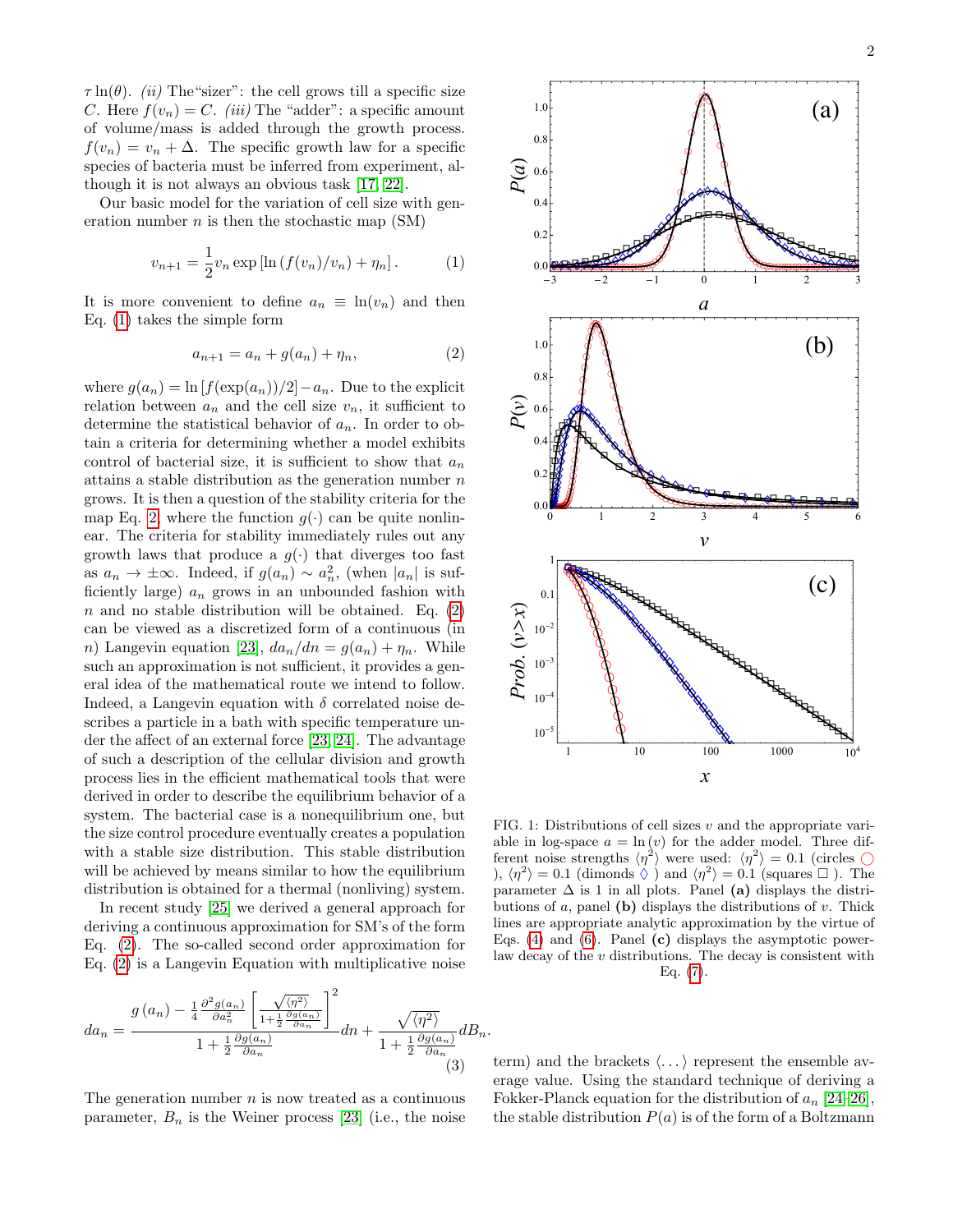distribution

<span id="page-2-0"></span>
$$
P(a) = \mathcal{N}^{-1} \exp\left(-\frac{H(a)}{\langle \eta^2 \rangle}\right) \tag{4}
$$

where

<span id="page-2-3"></span>
$$
H(a) = -2 \int g(a)da - \frac{1}{2}g^{2}(a) - \langle \eta^{2} \rangle \ln \left( \left| 1 + \frac{1}{2} \frac{dg(a)}{da} \right| \right)
$$
\n(5)

plays the role of effective physical potential energy.  $\mathcal{N} =$  $\int_{\infty}^{\infty} \exp(-H(a)/\langle \eta^2 \rangle) da$  is the normalization constant. The analogy to physical situation is not perfect; the noise strength  $\langle \eta^2 \rangle$  plays the role of the temperature  $k_bT$  but it also appears in  $H(a)$ , reflecting the presence of multiplicative noise [\[26,](#page-4-22) [27\]](#page-4-23) in Eq. [\(3\)](#page-1-2). Such a description of the effective potential energy allows the criteria for stability to be easily obtained: the potential energy must be binding. This must be used with caution since too strong a divergence of  $H(a)$  will produce a situation where no stable distribution for a exists, as previously mentioned. A simple example is the "timer" model, where  $g(a) = \ln(\theta/2)$  is a constant. The function  $\exp(-H(a)/\langle \eta^2 \rangle)$  is non-normalizable and a stable distribution does not exist. Eq. [\(3\)](#page-1-2) for such a case displays a behavior of a particle pushed in a specific direction by a constant force, a situation that can't attain positional equilibrium. The non-validity of the "timer" as a possible size control scenario was already noted in Ref. [\[16,](#page-4-12) [17\]](#page-4-13).

We continue the exploration of possible scenarios. For the "sizer", we have  $g(a) = \ln(C/2) - a$  and so  $H(a) =$  $(\ln(C/2)-a)^2/2$ , according to Eq. [\(5\)](#page-2-3). This is a case of a quadratic effective energy around the point  $a = \ln(C/2)$ . Our approximation for such case produces the Gaussian distribution  $P(a) \sim \exp(-(\ln(C/2) - a)^2/2\langle \eta^2 \rangle)$ , which is exact for the linear map [\[16,](#page-4-12) [25,](#page-4-21) [28\]](#page-4-24). The appropriate distribution of the size v is then log-normal, i.e.,  $P(v) \sim$  $(1/v) \exp(-\left[\ln(2a/C)\right]^2/2\langle\eta^2\rangle).$ 

The third scenario is the "adder" where  $g(a)$  =  $\ln [(\exp(a) + \Delta)/2] - a$  is here non-linear. The effective energy  $H(a)$  for this case is

<span id="page-2-1"></span>
$$
H(a) = \ln^2\left(2e^a/\Delta\right) + 2\text{Li}_2\left(-e^a/\Delta\right) - \frac{1}{2}\ln^2\left(\frac{e^a/\Delta + 1}{2e^a/\Delta}\right) - \langle\eta^2\rangle\ln\left(\frac{2e^a/\Delta + 1}{e^a/\Delta + 1}\right)
$$
\n(6)

Here,  $Li_2(x)$  is the polylogarithm function [\[29,](#page-4-25) [30\]](#page-4-26). The asymptotic behavior of  $H(a)$  [\[31\]](#page-4-27) is  $H(a) \sim a^2/2$  as  $a \to -\infty$  and  $H(a) \sim \ln(2)a$  as  $a \to \infty$ . This result can be simply explained by looking at the form of  $g(a)$ . Considering  $q(a)$  as an effective force and using the effective relation between force and potential, as described by Eq.  $(5)$ , we obtain: (i) for large negative a the force is  $\sim -a$ , implying that the potential energy  $\sim 1/2a^2$ , (ii) for large and positive a as  $q(a) = -\ln(2)$  the potential

energy should be  $\sim \ln(4)a$ . This explains the observed Gaussian tail for negative a and exponential decay for positive  $a$ . For the size itself,  $v$ , the adder mechanism then predicts a power-law asymptotic behavior,

<span id="page-2-2"></span>
$$
P(v) \sim v^{-\left(1 + \frac{\ln(4)}{\langle \eta^2 \rangle}\right)} \quad \text{for} \quad v \to \infty. \tag{7}
$$

The power law behavior, which is a direct consequence of exponential growth and the "adder" scenario suggests the appearance of extremely large cells in the population. When  $\langle \eta^2 \rangle \geq \ln(4)$  the average size of the cell diverges, meaning that in such a case we will encounter bacteria that will grow for the whole time of the experiment (like the filamentous bacteria). Note that Ref. [\[16\]](#page-4-12) approximated the "adder" with a log-normal distribution, in contradiction to our Eq. [\(6\)](#page-2-1), with its power-law tails.

<span id="page-2-4"></span>

FIG. 2: Stable behavior of the cell size in the adder model. Panel (a): distribution of the cell size collapse when normalized by the mean. The symbols present different  $\Delta$ s:  $\Delta = 0.1$ (circles  $\bigcirc$ ),  $\Delta = 1.9$  (dimonds  $\Diamond$  and  $\Delta = 5.0$  (crosses  $\times$ ). The thick line is the analytic solution. Panel (b) presents the behavior of the moments of the cell size for  $\langle \eta^2 \rangle = 0.5$  (circles () and  $\langle η^2 \rangle = 0.1$  (squares □), Δ equals 1.0 for both cases. Thick lines represent the analytic solution for the adder model and dashed lines are solutions of the linearized adder model.

The comparison between the distribution  $P(a)$ , as given in Eq. [\(4\)](#page-2-0), for the three model  $q(\cdot)$ 's and direct simulation of the SM, Eq. [\(2\)](#page-1-1), is shown in Fig. [1.](#page-1-3) Very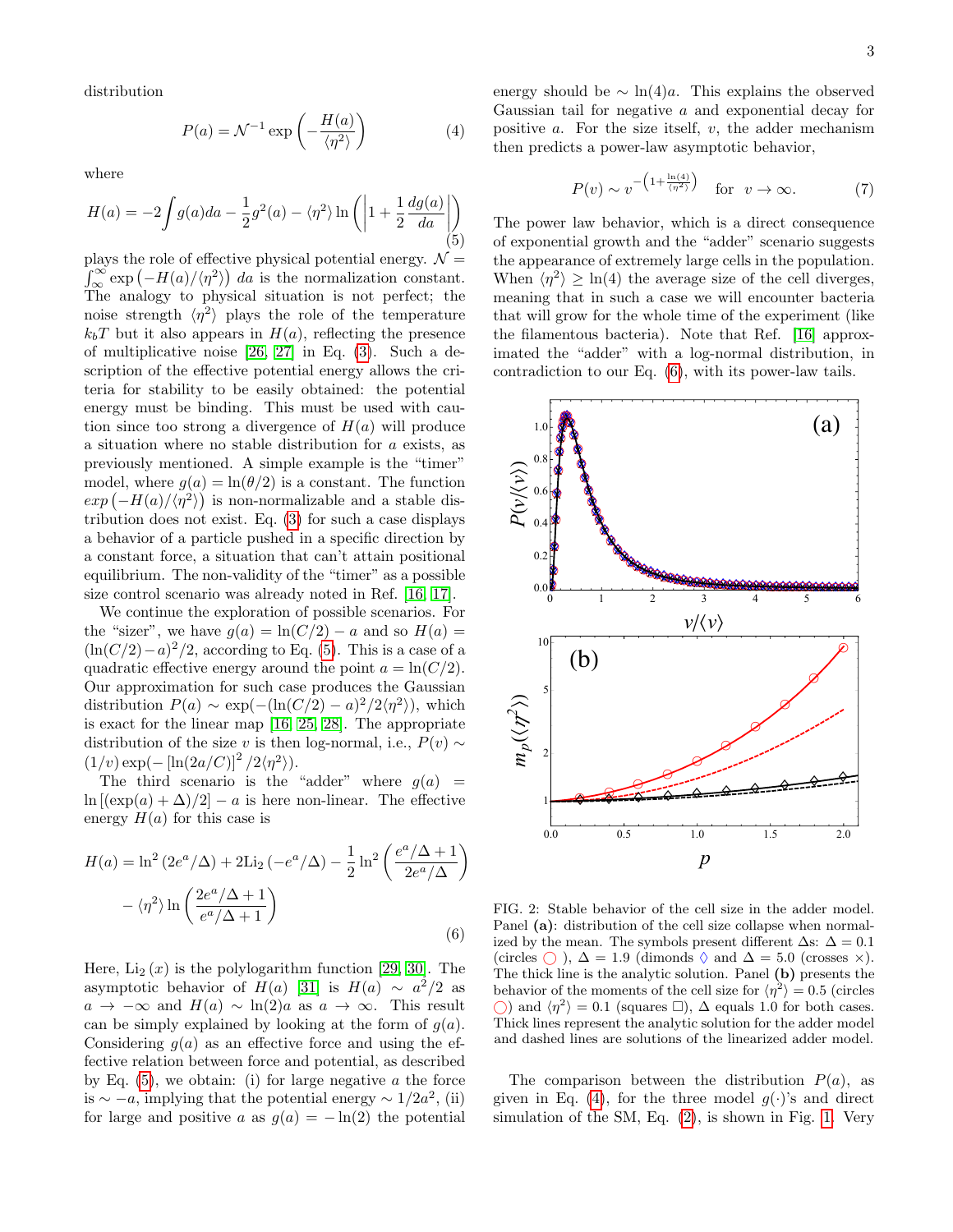good agreement is observed not only at the center of the distribution but also for the tail behavior.

The effective energy  $H(a)$  in Eq. [\(6\)](#page-2-1) can be written as a function of two variables:  $\exp(a)/\Delta = v/\Delta$  and  $\langle \eta^2 \rangle$ . This fact is sufficient to establish a separation of variables for the moments of  $v$ , i.e., the cell size. Each moment has the form  $\langle v^p \rangle = m_p(\langle \eta^2 \rangle) \Delta^p$ , where is  $m_p(\dots)$  is some function that depends on the moment power  $p$ . Moreover, any rescaling of v by  $A(\langle \eta^2 \rangle) \Delta$  will produce a distribution that is independent of  $\Delta$  and a "distribution collapse" will occur (for fixed  $\langle \eta^2 \rangle$ ), as shown in Fig. [2.](#page-2-4) The power-law dependence of the moments on  $\Delta$  and separation of variables can be viewed as specific manifestations of Taylor's law, i.e.,  $\langle v^2 \rangle \propto \langle v \rangle^2$  [\[32](#page-4-28)[–34\]](#page-4-29). This phenomena was recorded for many physical/biological/ecological situations, and specifically was observed for protein number expression in E. coli  $[8-10]$  $[8-10]$ .

While we utilized a continuum approximation for the SM, a common practice is a linearization of the map around the fixed point. Specifically, for the "adder" scenario, the linearization of  $g(a)$  around ln( $\Delta$ ) produces a linear map  $a_{n+1} = a_n - 1/2[a_n - \ln(\Delta)] + \eta_n$ . This map produces a quadratic effective energy with a minimum at  $a = \ln(\Delta)$ . The linearized adder effective energy is shifted with respect to the adder scenario. This fact can be observed from the location of maximum of  $vP(v)$ . which is located at  $v = \Delta$  for the linearized adder and at  $v \sim (1+\gamma)\Delta$  (where  $\gamma = 6\langle \eta^2 \rangle/(27+\langle \eta^2 \rangle)$ ) for the adder case. The presence of non-linearity and multiplicative noise is what is responsible for this shift. Not only the location of the minimum but also the shape of the effective energy is quite different, with a linear divergence of the adder as opposed to a quadratic divergence of the linearized adder. This shows itself quite strongly in the tails and higher moments of the distribution, which strongly deviate from the linearized versions as the moment power grows (see Fig. [2\)](#page-2-4).

We have so far addressed the properties of three specific size control scenarios using our continuum approximation of the stochastic map, characterizing the properties of the stable distributions and emergent features like the power-law behavior and discrepancies between the full and linearized size-control model. An additional consequence of our formalism is that the form of the effective energy in Eq. [\(5\)](#page-2-3) imposes bounds that must be satisfied by any possible size control scenario. First, the effective force  $g(\cdot)$  must be negative for large positive values of  $ln(v)$  and positive for sufficiently large negative values of  $ln(v)$ . In general it means that the effective force must be restoring, i.e. particle connected to a spring that perfectly describes the linearized adder. Second, even when the first condition is fulfilled, due to the presence of  $-g^2(a)/2$  in the effective energy the behavior of  $g(a)$ in the limits  $a \to \pm \infty$  is restricted. Since the size distribution is assumed to be stable, the term  $-2 \int g(a) da$ must be dominant, restricting the growth of  $q(a)$  to be

linear at most. Basically it means that the size control,  $g(a)$ , is bounded between some constant value and linear growth as  $a \to \pm \infty$ . Specifically, the adder scenario fulfills the first and second conditions. What is important to notice is that for large values of  $v$  the adder scenario is the least restrictive, as  $q(a) \rightarrow -\ln(2)$  as  $a \rightarrow \infty$ . What is meant by "least restrictive" is that the minimal effective force is applied in order to stabilize the bacteria size. When treating small sizes, the adder scenario is much more restrictive and a maximal effective force is applied for stabilization. From this discussion it becomes clear that the least restrictive scenario is when a minimal effective force is applied for both large and small cell sizes  $v$ . For large sizes, as we noted, it is an adderlike scenario. For small sizes, the minimal force  $(g(a))$ is a positive constant, i.e., a timer scenario. It is then a mixed scenario of timer for small sizes and adder for large sizes that is a minimal scenario capable of stabilizing cell size. While we can't claim that the cell must prefer such a mechanism in order to minimize the effective energy invested in controlling the size, it is still very encouraging that exactly such a "mixer" mechanism was very recently spotted for C. crescentus [\[22\]](#page-4-18).

An additional constraint that must be satisfied by any growth scenario is the distribution collapse due to rescaling. From the form of the effective energy in Eq. [\(5\)](#page-2-3) and the growth scenario  $g(a)$  we can conclude that for any growth scenario that can be written as some function of  $a - f(\lambda_1, \lambda_2, ..., \lambda_n)$  ( $\lambda_i$  are some parameters of the scenario) a distribution collapse can be observed. If the different distributions were created by changing only the parameters  $\lambda_i$  a collapse of the distributions will occur if the size v is normalized by  $\langle v \rangle$ . This effect is dictated by the form of  $H(a)$  in Eq. [\(5\)](#page-2-3) and the fact that  $\langle v \rangle \propto \exp[f(\lambda_1, \lambda_2, ..., \lambda_n)].$  This effect can be used as an examination of which parameters were changed under various experimental conditions, when non-collapsing distributions will have changes to parameters that are not in the set  $\lambda_1, \ldots, \lambda_n$ . For example, in the case of the adder scenario the collapse will occur only if  $\Delta$  is changed, while changing the noise strength  $\langle \eta^2 \rangle$  will produce a distribution that does not "collapse" under rescaling.

An intriguing point is why in living systems such simple scenarios for cell-size control appear. While it is hard to address this question from a molecular perspective, the treatment of cell-size control as a map permits quite general statements. Two important points must always be satisfied, (a) Existence of a fixed point for the map and (b) Stability with respect to noise fluctuations. Any molecular cell-size control mechanism must eventually satisfy those restrictions. Our previously developed approximation of stochastic maps allows us to describe these restrictions in the language of physics using such terms as potential and force. General bounds are then naturally obtained in terms of properties of the